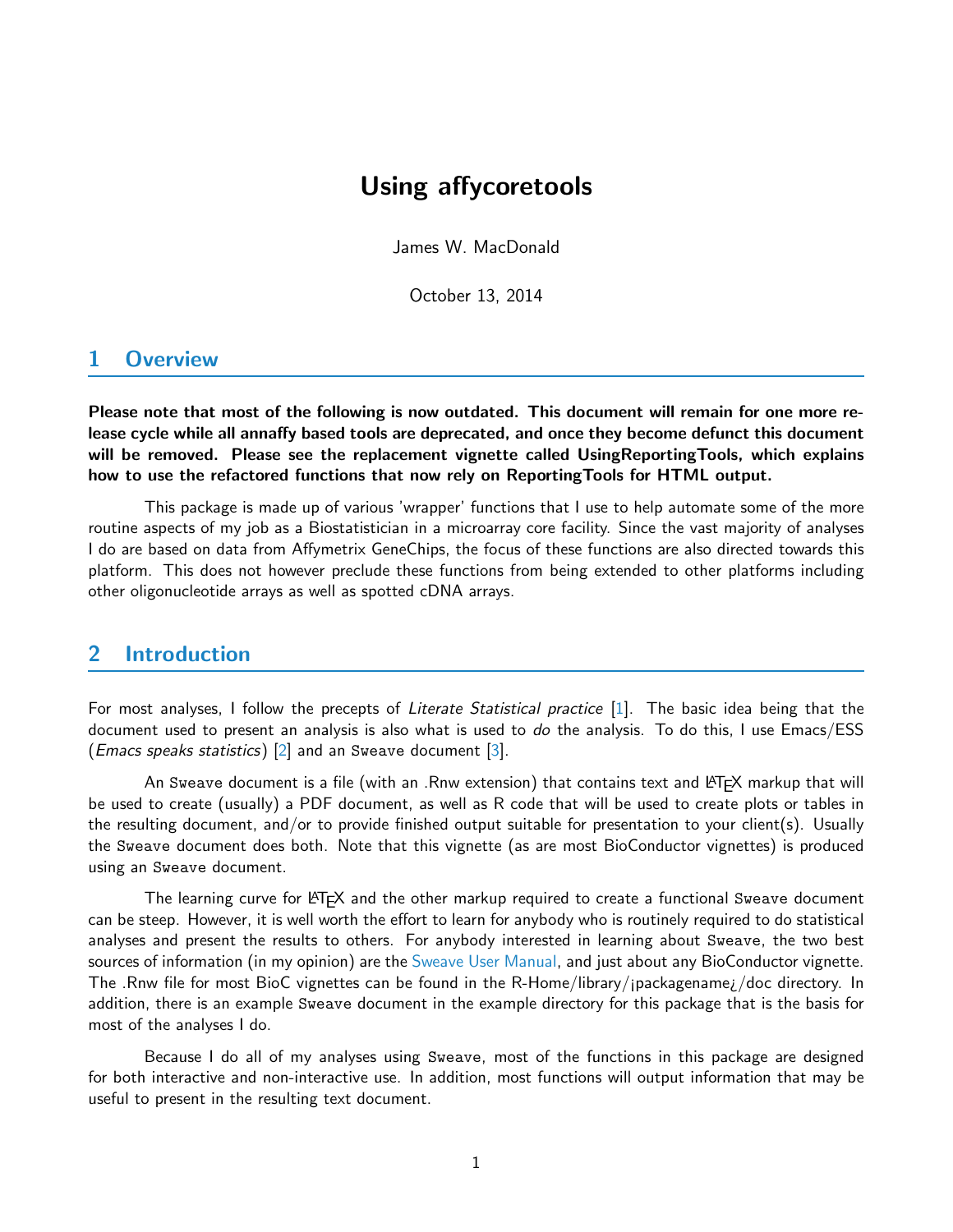### 3 Interactive Analyses

#### 3.1 Quality Control

For these examples, I will be using some data that were generated in our microarray core. The experiment is a simple comparison of two different cell lines, one of which is sensitive to a particular treatment, whereas the other is not. One set of samples was prepared using the Affymetrix in vitro translation kit, whereas the other set of samples was prepared using the NuGen Ovation kit. There are three biological replicates for each sample type. The celfiles can be found in the examples directory of this package (R-home/library/affycoretools/example).

For some analyses it may not be necessary to generate a report detailing the analysis, or you simply may want to do a quick quality check to ensure the raw data are of high enough quality to proceed with the analysis. In this case we can just do some quality control plots and compute expression measures using affystart.

The affystart function may be used to compute rma, gcrma or mas5 expression values. In the case of mas5 expression values, the output (written to a text file in the working directory) includes the  $P/M/A$  calls and associated  $p$ -values.

```
library("affycoretools")
pd <- new("AnnotatedDataFrame",
          data = read.table("pdata.txt", header = TRUE, row.name = 1))eset \leq affystart(groups = rep(1:4, each = 3),
                  groupnames = unique(paste(pData(pd)[,1]),pData(pd)[,2], sep = "-"),
                  phenoData = pd)
```
##

Figure [1](#page-2-0) is the usual density plot – we have found that this plot is one of the more informative quality control plots available, at least for rma. Any chips with high background (curve shifted to the right) invariably need to be re-done, which in this case usually means re-fragmenting the cRNA and re-hybridizing to a new chip. With these data I expect much more variability due to the differences in the IVT kits that were used for the two sample sets. However, a case could be made that sample12 needs to be re-done.

Figure [2](#page-3-0) is an RNA degradation plot – this is supposed to give some idea of how much degradation of mRNA occured, and how well the  $IVT$  step went. This plot is moderately useful, but not nearly as informative as the density plot. Here we can see that the slope of the lines for the two groups is quite different, indicating that the two  $IVT$  kits give distinctly different results.

Figure [3](#page-4-0) is a plot of the first two principal components from a principal components analysis (PCA). Basically, this is used to show the overall structure of the data. This is another very useful plot. In most cases we expect replicate samples to group together, indicating general similarity in overall expression patterns. It may be difficult however to determine from this plot how closely samples are grouping – for instance, the NuGen samples appear to be quite well separated on the  $y$ -axis. To determine how meaningful this separation is, we need a screeplot.

Figure [4](#page-5-0) shows the screeplot for this PCA. Each bar shows how much of the overall variance is captured by each principal component. Here we can see that the first PC captures the vast majority of the variance, which indicates that the separation of the samples on the  $y$ -axis (the second PC) is actually quite small, so the samples are grouping fairly tightly.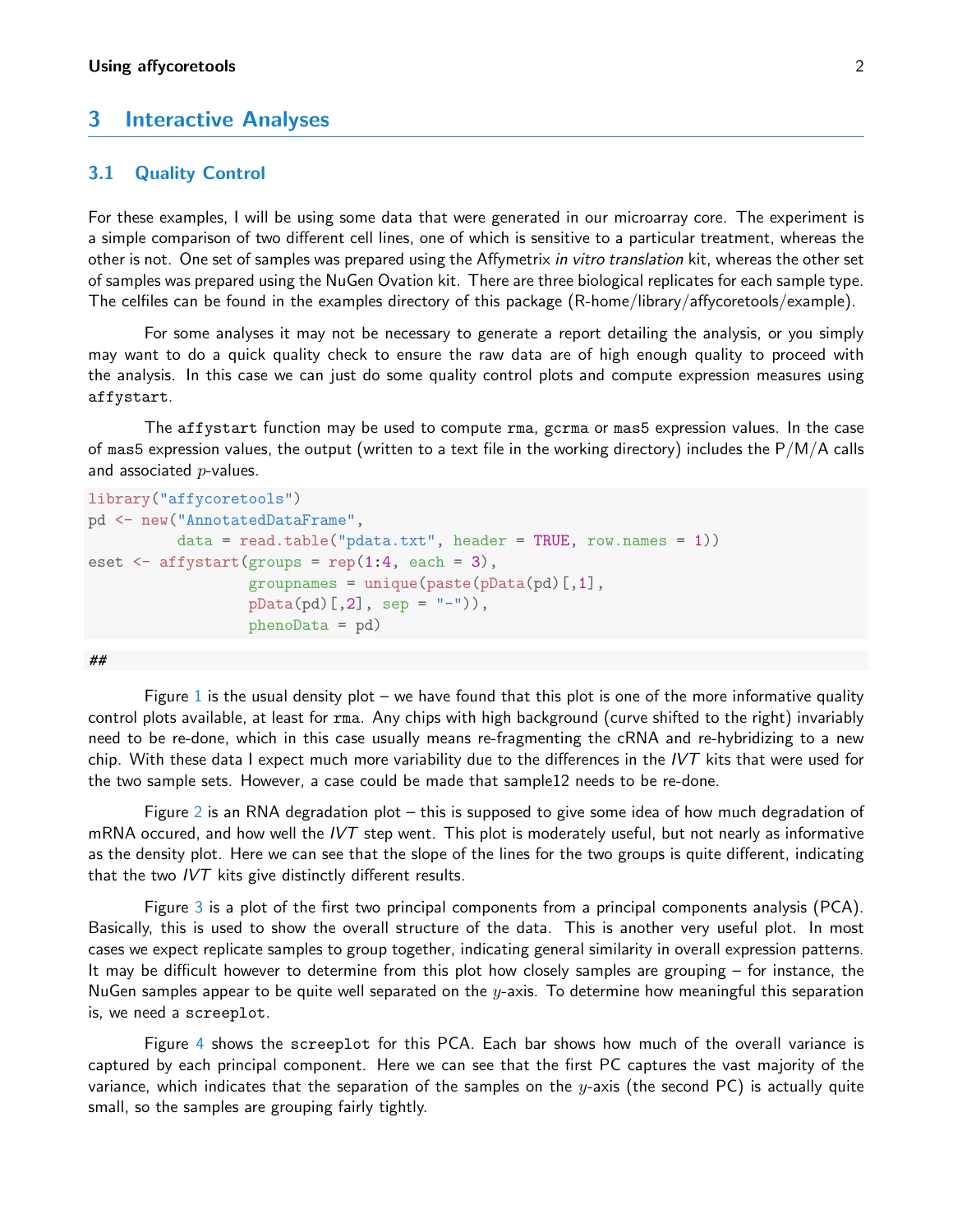

<span id="page-2-0"></span>Figure 1: Density plot

The affystart function calls three other functions to make these plots (plotHist, plotDeg, and plotPCA), which can all be called individually to make just one of these plots, or in the case of plotPCA, to make either the PCA or the screeplot.

#### 3.2 Computing Differential Expression

After checking the quality control plots (and maybe looking at other QC plots that are available in the [affyPLM](http://bioconductor.org/packages/release/bioc/html/affyPLM.html) package), the next step is to make comparisons and output lists of differentially expressed genes. Because of the obvious differences between the two sample sets, it is probably preferable to compute expression values separately and then combine the data.

```
eset1 \leftarrow affystart(filenames = list.celfiles()[1:6],
                   plot = FALSE, pca = FALSE)
eset2 <- affystart(filenames = list.celfiles()[7:12],
                   plot = FALSE, pca = FALSE)
eset <- new("ExpressionSet",
            exprs = cbind(exprs(eset1), exprs(eset2)),
            phenoData = pd,
```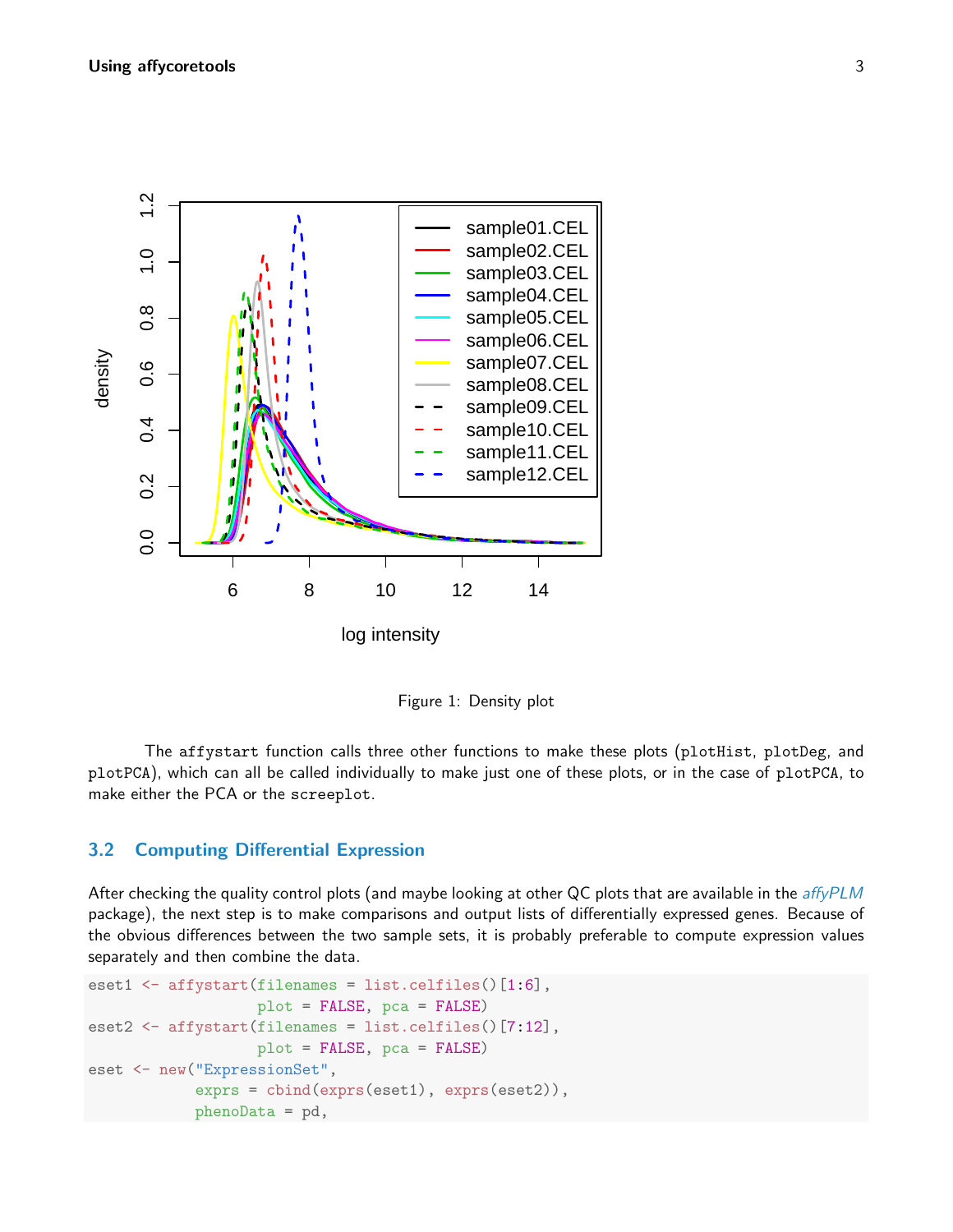

**RNA degradation plot**

<span id="page-3-0"></span>Figure 2: RNA degradation plot

```
annotation = annotation(eset1))
```
I do most of my analyses using the *[limma](http://bioconductor.org/packages/release/bioc/html/limma.html)* package. I find that this package is capable of analyzing most of the experiments that I see. I also like to use the *[annaffy](http://bioconductor.org/packages/release/bioc/html/annaffy.html)* package for creating output to give to my clients. The HTML tables that can be produced using this package can either be posted on the web or an intranet, or simply emailed to the client. Because I use both of these packages together on a regular basis, some of my functions are designed to link the results from a *[limma](http://bioconductor.org/packages/release/bioc/html/limma.html)* analysis to the *[annaffy](http://bioconductor.org/packages/release/bioc/html/annaffy.html)* package.

The data set we are using for this vignette was originally produced in order to see how comparable the results from the two IVT kits were. One way to make this comparison is to fit a linear model, compute contrasts of sensitive and insensitive samples for each sample set, and then look for genes that are significant in both contrasts.

First, we filter the data, removing those genes that appear not to be expressed in either sample. The criterion here is at least three of the samples have to have expression values greater than  $2^6$ .

library(genefilter)

```
##
## Attaching package: 'genefilter'
```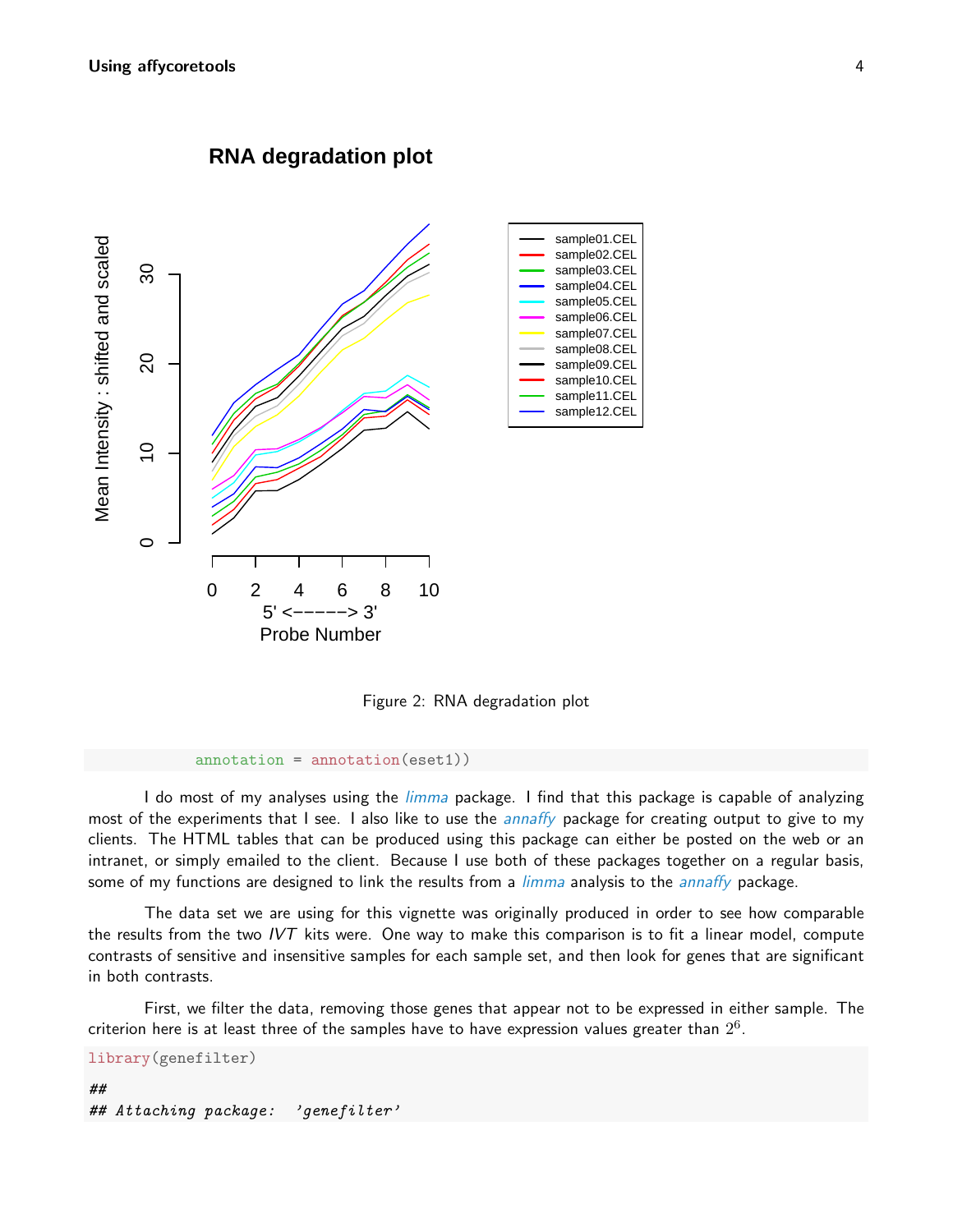# **Principal Components Plot**



<span id="page-4-0"></span>Figure 3: PCA plot

```
##
## The following object is masked from 'package:base':
##
## anyNA
f1 \leftarrow kOverA(3, 6)filt <- filterfun(f1)
index <- genefilter(eset, filt)
eset <- eset[index,]
```
After filtering out the 'unexpressed' genes, we fit a linear model and extract contrasts of interest. Explaining the following code is beyond the scope of this vignette – for more information on fitting linear models using *[limma](http://bioconductor.org/packages/release/bioc/html/limma.html)*, please see the "LIMMA User's guide".

```
library(limma)
grps <- paste(pData(eset)[,1],
               pData(eset)[,2], sep = ".")
design \leftarrow model.matrix(\degree 0 + factor(grps))
colnames(design) <- levels(factor(grps))
```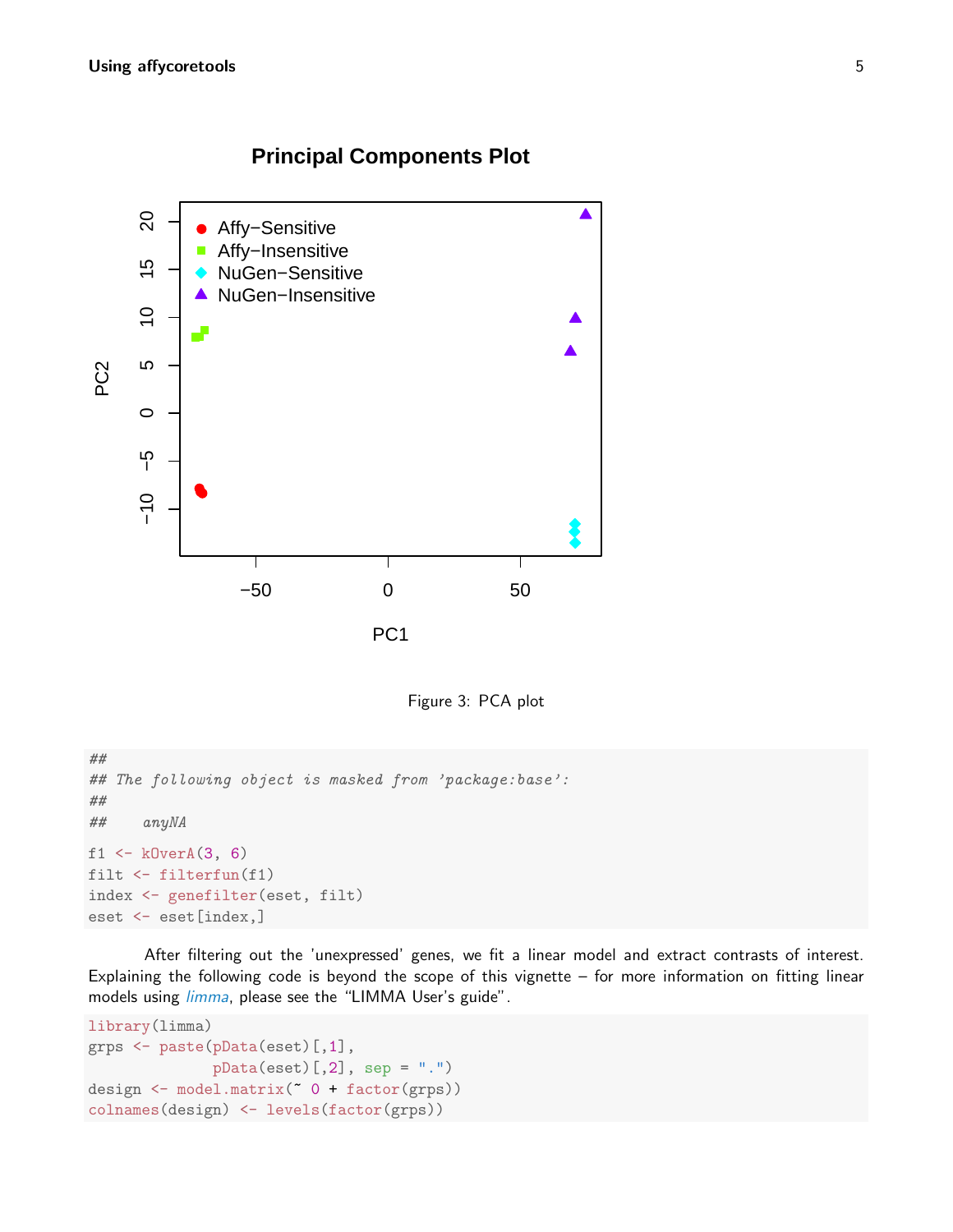

<span id="page-5-0"></span>Figure 4: Screeplot

```
ugrps <- unique(grps)
contrasts \leq matrix(c(1, -1, 0, 0, 0, 0, 1, -1),
                    ncol = 2, dimnames = list(ugrps,
                              paste(ugrps[c(1,3)], ugrps[c(2,4)],
                                    sep = " - ")))
fit <- lmFit(eset, design)
fit2 <- contrasts.fit(fit, contrasts)
## Warning in contrasts.fit(fit, contrasts): row names of contrasts don't match col names
of coefficients
```

```
fit2 <- eBayes(fit2)
```
Printing out the design and contrast matrices may be helpful:

design

| ##   |  | Affy. Insensitive Affy. Sensitive NuGen. Insensitive NuGen. Sensitive |  |
|------|--|-----------------------------------------------------------------------|--|
| ## 1 |  |                                                                       |  |
| ## 2 |  |                                                                       |  |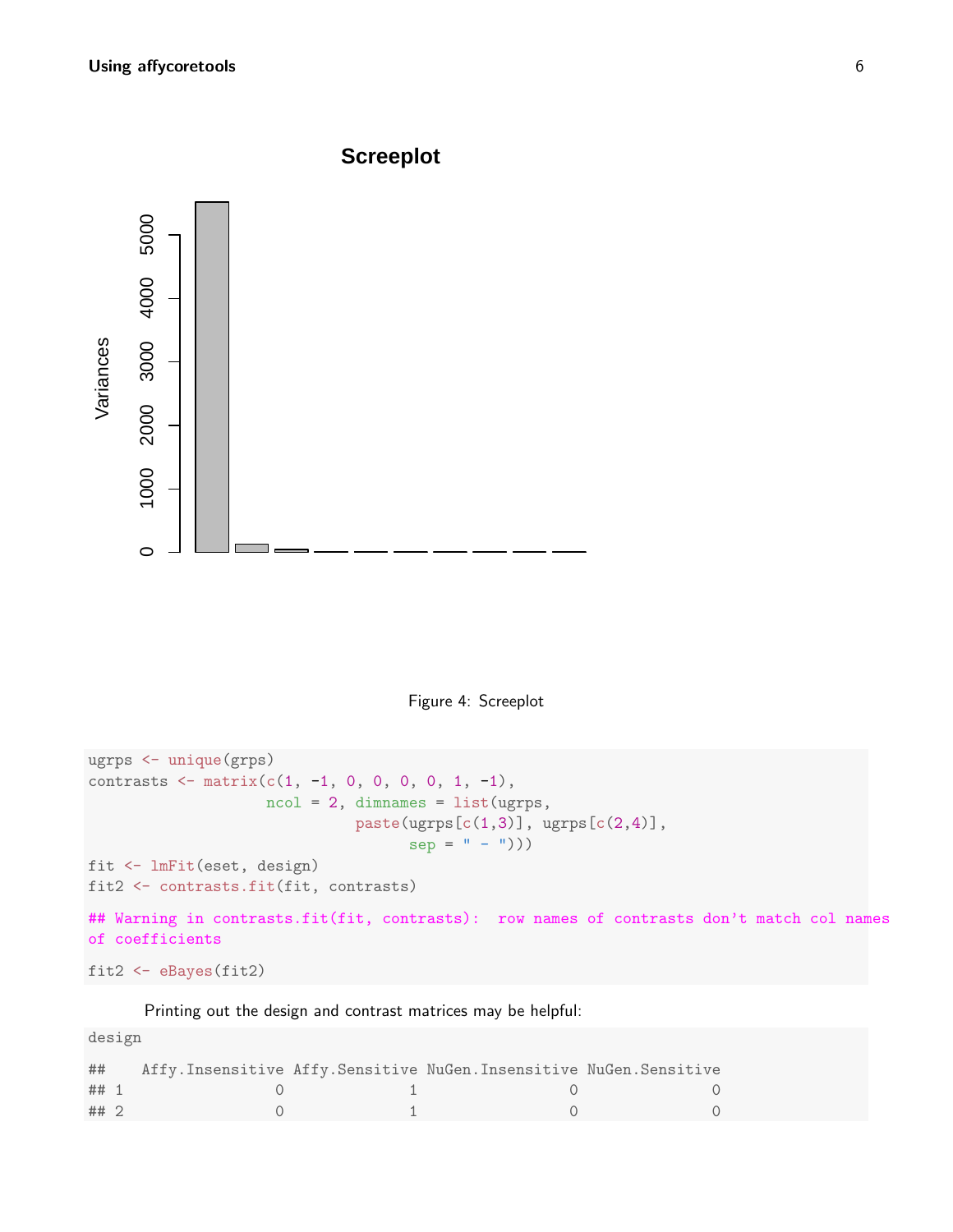| ## 3      |                                       |  |  |  | 0                                                                     |     |  |
|-----------|---------------------------------------|--|--|--|-----------------------------------------------------------------------|-----|--|
| ## 4      |                                       |  |  |  |                                                                       |     |  |
| ## 5      |                                       |  |  |  |                                                                       |     |  |
| ##        | 6                                     |  |  |  |                                                                       |     |  |
| ##        | -7                                    |  |  |  |                                                                       |     |  |
| ## 8      |                                       |  |  |  |                                                                       |     |  |
| ## 9      |                                       |  |  |  |                                                                       |     |  |
| ## 10     |                                       |  |  |  |                                                                       |     |  |
| ##        | -11                                   |  |  |  |                                                                       |     |  |
| ## 12     |                                       |  |  |  | 0                                                                     |     |  |
|           | ## attr(,"assign")                    |  |  |  |                                                                       |     |  |
|           | ## [1] 1 1 1 1                        |  |  |  |                                                                       |     |  |
|           | ## attr(,"contrasts")                 |  |  |  |                                                                       |     |  |
|           | ## attr(,"contrasts")\$`factor(grps)` |  |  |  |                                                                       |     |  |
|           | ## [1] "contr.treatment"              |  |  |  |                                                                       |     |  |
| contrasts |                                       |  |  |  |                                                                       |     |  |
| ##        |                                       |  |  |  | Affy.Sensitive - Affy.Insensitive NuGen.Sensitive - NuGen.Insensitive |     |  |
|           | ## Affy.Sensitive                     |  |  |  |                                                                       |     |  |
|           | ## Affy. Insensitive                  |  |  |  |                                                                       |     |  |
|           | ## NuGen.Sensitive                    |  |  |  |                                                                       |     |  |
|           | ## NuGen. Insensitive                 |  |  |  |                                                                       | - 1 |  |

Once we have fit the model and extracted contrasts of interest, the next step is to output some results. We might first want to look at a Venn diagram that shows how many genes were differentially expressed in each sample. Note here that if we use the vennCounts function in  $\lim_{m}$  with include  $=$  "both", then we will select genes that are significant in both comparisons, but without requiring the genes be differentially expressed in the same direction. In this case it does not make sense to count a gene as being differentially expressed in both sample sets unless the direction is the same. In other words, if a given gene appears to be upregulated in the sensitive samples when we use the Affy IVT kit, but downregulated in the sensitive samples when we use the NuGen Ovation kit, it does not make sense to say that the results agree (e.g., are in the intersection of the Venn diagram). Therefore, we will use the vennCounts2 function, with method  $=$  "same", which will require the same direction as well.

rslt <- decideTests(fit2) vc <- vennCounts2(rslt, method = "same")  $vennDiagram(vc, cex = 0.8)$ 

Figure [5](#page-7-0) shows the Venn diagram for this analysis.

At this point we may wish to output lists of the genes that are unique to each comparison, as well as the genes that are common to both. To do this, we use the vennSelect function.

```
vennSelect(eset, design, rslt, contrasts, fit2)
```
This will output both HTML and text files containing the gene names, links to various online databases (for the HTML files), and the expression values for the samples in question. The file names will be extracted from the column names of the TestResults object (produced as a result of calling decideTests above). Note that decideTests uses the column names of the contrasts matrix to make the column names of the TestResults object, so it is important to set up the contrasts matrix with reasonable names. Reasonable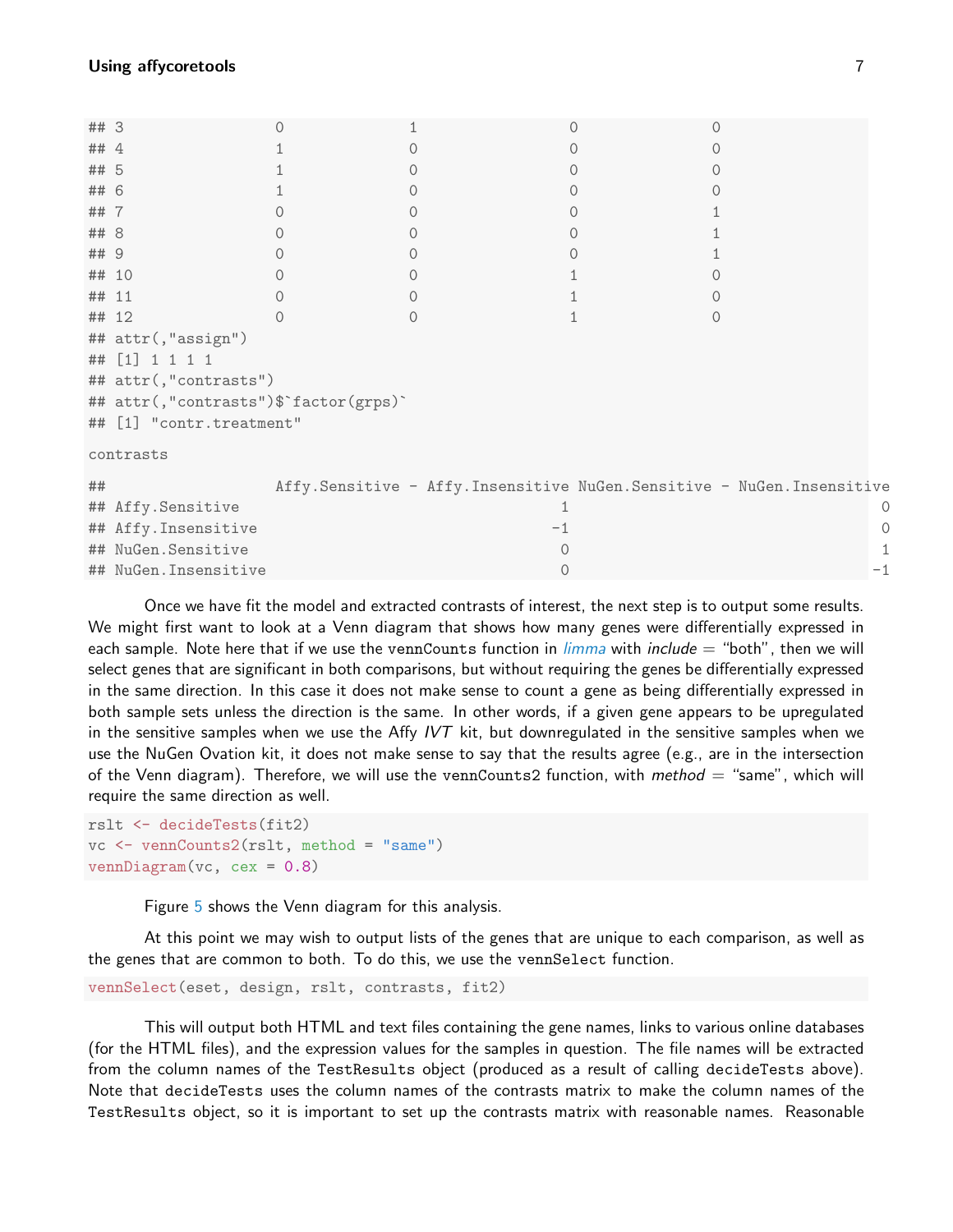

<span id="page-7-0"></span>

being defined here as:

- Something that will make sense as the name for the resulting tables.
- Names that will be acceptable as part of a filename for your particular operating system.

Alternatively, we may simply want to output lists of genes that are significant in each of the contrasts at a given  $p$ -value and/or fold change.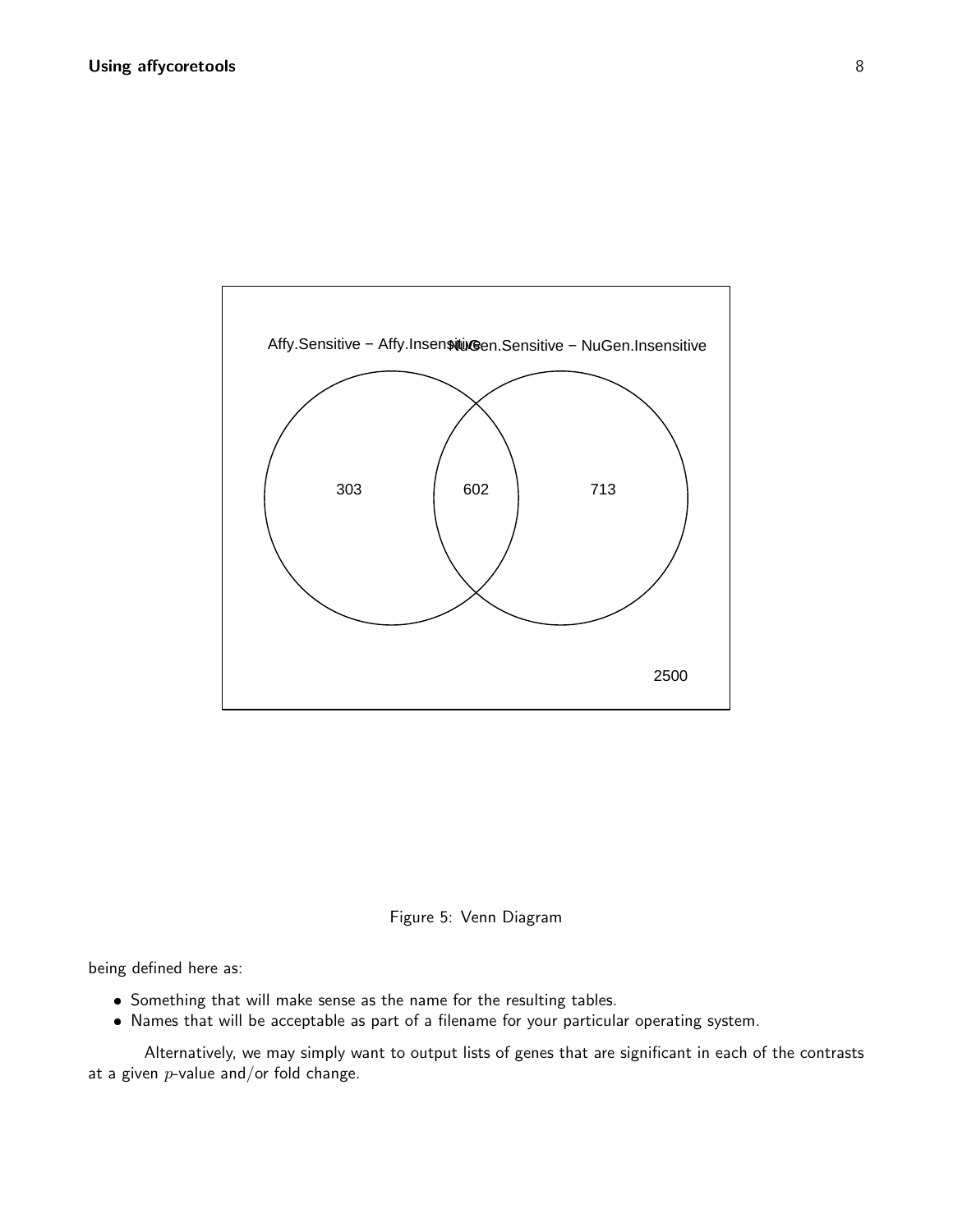```
limma2annaffy(eset, fit2, design,
              contrasts, annotation(eset),
              pfilt = 0.05)
```
This will output two HTML tables containing all genes that are significant at an adjusted  $p$ -value of 0.05 (default multiplicity correction using false discovery rate  $[4]$ ). The gene lists will be sorted in descending  $p$ -value order, so theoretically the more 'interesting' genes will be at the top of the list. We have the option of outputting text files as well. I generally do so, because it is not uncommon for my clients to want to open these files in a spreadsheet program and do some further exploration, and the HTML tables tend not to work well.

Another analysis that we may wish to perform (although it doesn't make much sense here), is to look for Gene Ontology terms that are 'enriched' in the set of significant genes. The *[GOstats](http://bioconductor.org/packages/release/bioc/html/GOstats.html)* package is quite useful for this sort of analysis, but the output is not always as compact as one might like. My clients generally just want to see a list of GO terms that are enriched, as well as the  $p$ -values associated with each term.

We can get the Affy probe IDs for the genes in the intersection of the Venn diagram, and then use those IDs to look for GO terms that are 'enriched' in that set of of probes.

```
index1 \leq vennSelect(x = rslt, indices.only = TRUE) [[3]]
probids <- unique(getLL(featureNames(eset)[index1],
                        annotation(eset)))
univ <- unique(getLL(featureNames(eset),
                     annotation(eset)))
params <- new("GOHyperGParams", geneIds = probids,
              universeGeneIds = univ,
              annotation = annotation(eset),
              conditional = TRUE, ontology = "MF")hyp <- hyperGTest(params)
htmlReport(hyp, file = "GO MF terms.html",
           categorySize = 10)
```
This function outputs an HTML file that can be opened using a web browser.

### 4 Non-Interactive Analyses

It is relatively simple to write a vignette for interactive analysis using a given package. It is not simple to do the same for a non-interactive analysis because by definition there is no active interaction with R. Therefore, instead of trying to explain things in this vignette, I have placed an example Sweave document in the examples directory of this package (R-home/library/affycoretools/examples) that will re-create the above analyses and output a PDF file as well as the HTML and text files. Between this example and the Sweave User Manual, it should be relatively straightforward to figure out how to do something similar for your own analyses.

### 5 Session information

The version of R and packages loaded when creating this vignette were: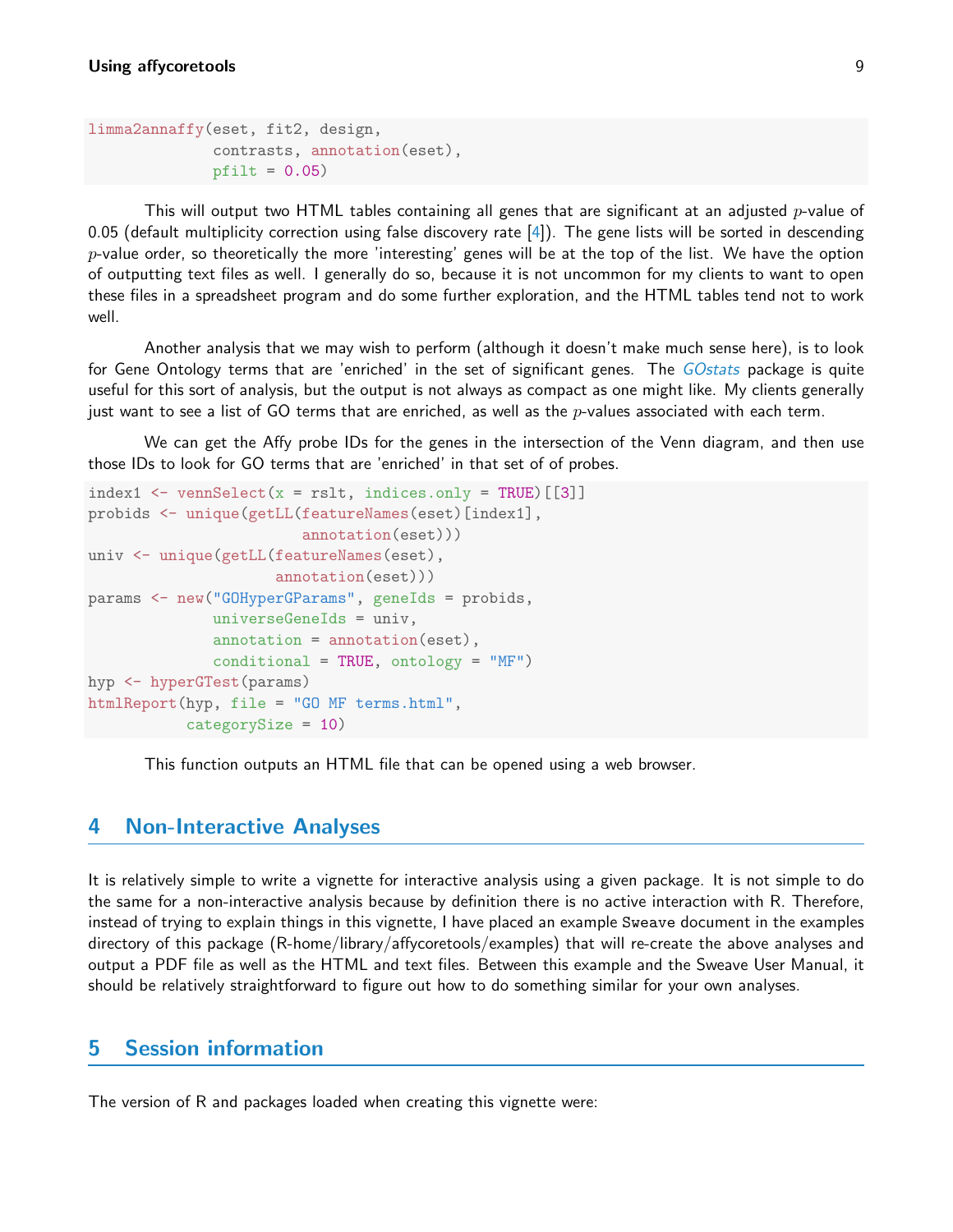R version 3.1.1 Patched (2014-09-25 r66681) Platform: x86\_64-unknown-linux-gnu (64-bit) locale: [1] LC\_CTYPE=en\_US.UTF-8 LC\_NUMERIC=C LC\_TIME=en\_US.UTF-8 [4] LC\_COLLATE=C LC\_MONETARY=en\_US.UTF-8 LC\_MESSAGES=en\_US.UTF-8 [7] LC\_PAPER=en\_US.UTF-8 LC\_NAME=C LC\_ADDRESS=C [10] LC\_TELEPHONE=C LC\_MEASUREMENT=en\_US.UTF-8 LC\_IDENTIFICATION=C attached base packages: [1] stats4 parallel stats graphics grDevices utils datasets methods [9] base other attached packages: [1] genefilter\_1.48.0 hgfocuscdf\_2.15.0 ReportingTools\_2.6.0 knitr\_1.7 [5] hgu95av2.db\_3.0.0 org.Hs.eg.db\_3.0.0 limma\_3.22.0 affycoretools\_1.38.0 [9] GO.db\_3.0.0 RSQLite\_0.11.4 DBI\_0.3.1 AnnotationDbi\_1.28.0 [13] GenomeInfoDb\_1.2.0 IRanges\_2.0.0 S4Vectors\_0.4.0 affy\_1.44.0 [17] Biobase\_2.26.0 BiocGenerics\_0.12.0 loaded via a namespace (and not attached): [1] AnnotationForge\_1.8.0 BBmisc\_1.7 BSgenome\_1.34.0 [4] BatchJobs\_1.4 BiocInstaller\_1.16.0 BiocParallel\_1.0.0 [7] BiocStyle\_1.4.0 Biostrings\_2.34.0 Category\_2.32.0 [10] DESeq2\_1.6.0 Formula\_1.1-2 GGally\_0.4.8 [13] GOstats\_2.32.0 GSEABase\_1.28.0 GenomicAlignments\_1.2.0 [16] GenomicFeatures\_1.18.0 GenomicRanges\_1.18.0 Hmisc\_3.14-5 [19] KernSmooth\_2.23-13 MASS\_7.3-35 Matrix\_1.1-4 [22] OrganismDbi\_1.8.0 PFAM.db\_3.0.0 R.methodsS3\_1.6.1 [25] R.oo\_1.18.0 R.utils\_1.34.0 RBGL\_1.42.0 [28] RColorBrewer\_1.0-5 RCurl\_1.95-4.3 Rcpp\_0.11.3 [31] RcppArmadillo\_0.4.450.1.0 Rsamtools\_1.18.0 VariantAnnotation\_1.12.0 [34] XML\_3.98-1.1 XVector\_0.6.0 acepack\_1.3-3.3 [37] affyio\_1.34.0 annaffy\_1.38.0 annotate\_1.44.0 [40] base64enc\_0.1-2 biomaRt\_2.22.0 biovizBase\_1.14.0 [43] bit\_1.1-12 bitops\_1.0-6 brew\_1.0-6 [46] caTools\_1.17.1 checkmate\_1.4 cluster\_1.15.3 [49] codetools\_0.2-9 colorspace\_1.2-4 dichromat\_2.0-0 [52] digest\_0.6.4 edgeR\_3.8.0 evaluate\_0.5.5 [55] fail\_1.2 ff\_2.2-13 foreach\_1.4.2 [58] foreign\_0.8-61 formatR\_1.0 gcrma\_2.38.0 [61] gdata\_2.13.3 geneplotter\_1.44.0 ggbio\_1.14.0 [64] ggplot2\_1.0.0 gplots\_2.14.2 graph\_1.44.0 [67] grid\_3.1.1 <br>gridExtra\_0.9.1 <br>gtable\_0.1.2 [70] gtools\_3.4.1 highr\_0.3 hwriter\_1.3.2 [73] iterators\_1.0.7 lattice\_0.20-29 latticeExtra\_0.6-26 [76] locfit\_1.5-9.1 munsell\_0.4.2 nnet\_7.3-8